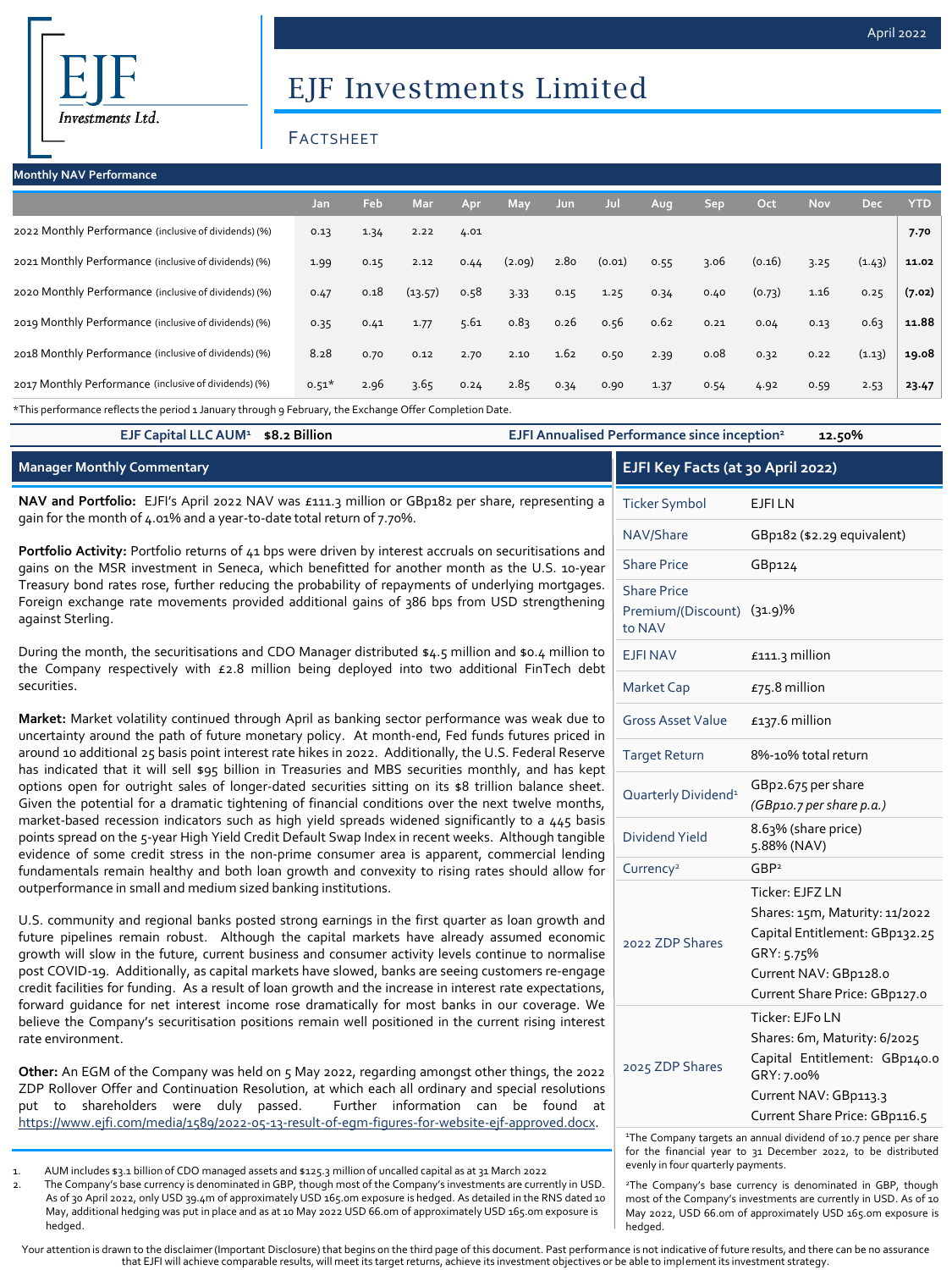

# EJF Investments Limited

## FACTSHEET

#### **Manager Monthly Commentary (continued)**

**Dividend:** The Board has a target dividend of 10.7 pence for the year ending 31 December 2022 and a quarterly dividend of 2.675 pence per ordinary share was declared on 26 April 2022. The dividend has an ex-dividend date of 5 May 2022 and will be paid on or about 31 May 2022.

### **Existing Portfolio Description<sup>1</sup>**

#### **Securitisations & Related Investments**

- $E$ 90.0 million investment in the equity tranches of seven securitisations sponsored by EJF Capital LLC
- ─ £7.9 million investment in EJF CDO Manager LLC (49% ownership interest)
- £1.5 million investment in portfolio of TruPS CDO securities

#### **Specialty Finance Investments**

- ─ £1.3 million investment in portfolio of high interest rate loans to U.S. law firms engaged in mass tort litigation
- $\epsilon$ 7.9 million investment in a portfolio of mortgage servicing rights
- ─ £2.9 million investment in liquid UK bank debt securities
- ─ £4.8 million investment in FinTech debt securities

#### **Cash**

- ─ £19.2 million unrestricted cash
- $£1.6$  million restricted cash<sup>2</sup>

#### **Other Assets**

- ─ £0.5 million of other assets
- Based on the Company's 30 April 2022 unaudited financials.
- Net of an unrealised loss on forward currency contracts of  $\epsilon_3$ .0 million.

#### **Company Overview**

EJF Investments Ltd (together with its subsidiary, "EJFI" or the "Company") is a closed-ended investment company investing in opportunities created in the U.S. banking and insurance sectors by regulatory and structural changes impacting the financial services sector. The Company seeks to generate risk adjusted shareholder returns by investing in a diversified portfolio of long-term, cash-flow generating assets, which may include structured debt and equity, loans, bonds, preference shares, convertible notes and private equity, in both cash and synthetic formats issued by entities domiciled in the U.S and Europe.

#### **Target Investments**

The Company seeks to achieve its investment objective primarily by investing in assets that have been impacted by regulatory and structural changes to the finance industry. These target investments consist primarily of: (a) Securitisation and Related Investments; and (b) Specialty Finance Investments.

| <b>EJF Investments Manager LLC</b>                                   | U.K. Office   | 35 Park Lane, 4th Floor, London, W1k 1RB           | PStage@ejfcap.com/MGill@ejfcap.com   |
|----------------------------------------------------------------------|---------------|----------------------------------------------------|--------------------------------------|
| <b>Liberum Capital Limited</b>                                       | U.K. Office   | 25 Ropemaker Street London EC2Y 9LY                | Andrew.davies@liberum.com            |
| <b>BNP Paribas Securities Services</b><br><b>S.C.A Jersey Branch</b> | Jersey Office | IFC1, The Esplanade, Saint Helier, Jersey, JE1 4BP | jersey.bp2s.ejf.cosec@bnpparibas.com |